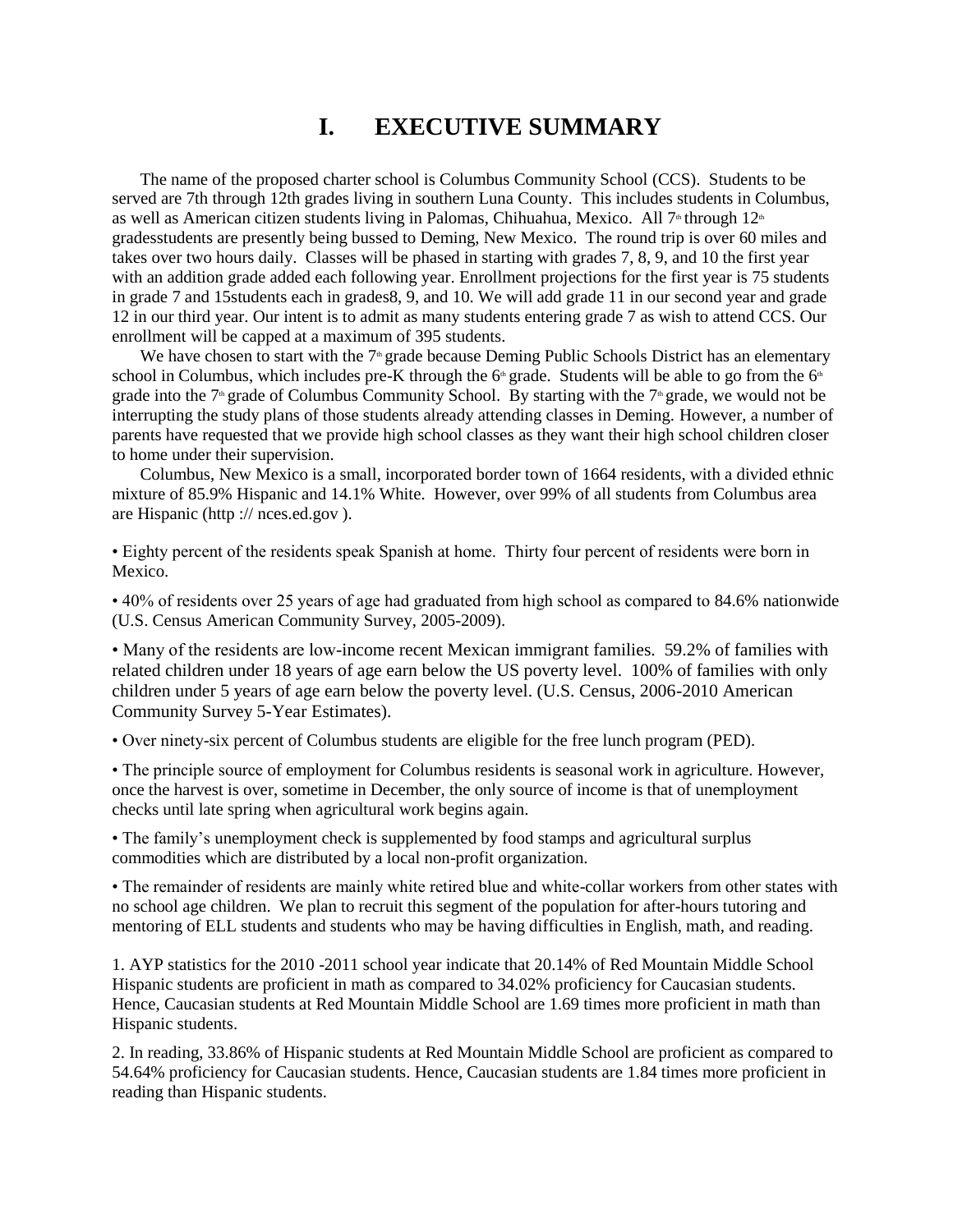3. AYP statistics show that 15.02% of Deming High School Hispanic students are proficient in math as compared to the 25.49% proficiency for Caucasian students. Hence, Caucasian students from the same school are 1.70 times more proficient in math than Hispanic students.

4. Caucasian students are 1.92 times more proficient in reading than Hispanic students at the Deming High School.

5. Although state wide test scores consistently show Hispanic students trailing Caucasian students, however, not nearly to the degree as in Deming.

6. In fact, statewide ratios for middle schools show Caucasian students are 1.56 more proficient than Hispanic students in math as compared to Deming's 1.69 times; and 1.39 more proficient in reading as compared to Deming's 1.84 times.

7. At the high school level, state wide ratios show Caucasian students are 1.55 more proficient in math as compared to Deming's 1.70 times more proficient and 1.40 more proficient in reading as compared to Deming's 1.92 times as proficient.

8. Parents will choose to send their children to the Columbus Community School because they can be more involved with their children's education and will have direct access to their children's teachers. The majority of our students are US citizens from Mexico, many whose parents are Mexican citizens and are not able to go to Deming. Deming is thirty miles away and a US visitor visa only allows one to travel 25 miles into the US.

9. The PED, Habitually Truant School Type Report, School Year: 2009-2010 shows Deming's middle school with a habitually truant rate of 27.7%; and at the high school, the rate was 51.9%. We think that a school based in our community will lead to closer parent and community supervision to resolve this truancy problem.

• Where these students are most likely being educated currently and why they are expected to choose the proposed charter school for their future educational needs.

Students are being bussed each day to Deming to attend classes, over a 60-mile and two hour round trip. Parents want their children to attend classes at Columbus Community School in Columbus for the following reasons:

- So that parents can better supervise their children.
- So that children do not have to leave home so early in the morning for school.
- So that children do not get home so late.
- So that children have more time to interact with family.
- So that children can participate more readily in extracurricular activities.
- So that children have more time for home work.
- So that children can receive homework assistance from school staff.
- So that children are less tired at the end of the day.
- So that parents can be more involved with the school and have more interaction with children's teachers.
- So that children can be involved in community service projects as part of their education.

● Evidence that there is a community need for a school of this nature in the location proposed. **Note:**  NMSA 1978 § 22-8B-6(L)(5) provides, "[a] chartering authority may approve, approve with conditions or deny an application. A chartering authority may **deny** an application if… the application is otherwise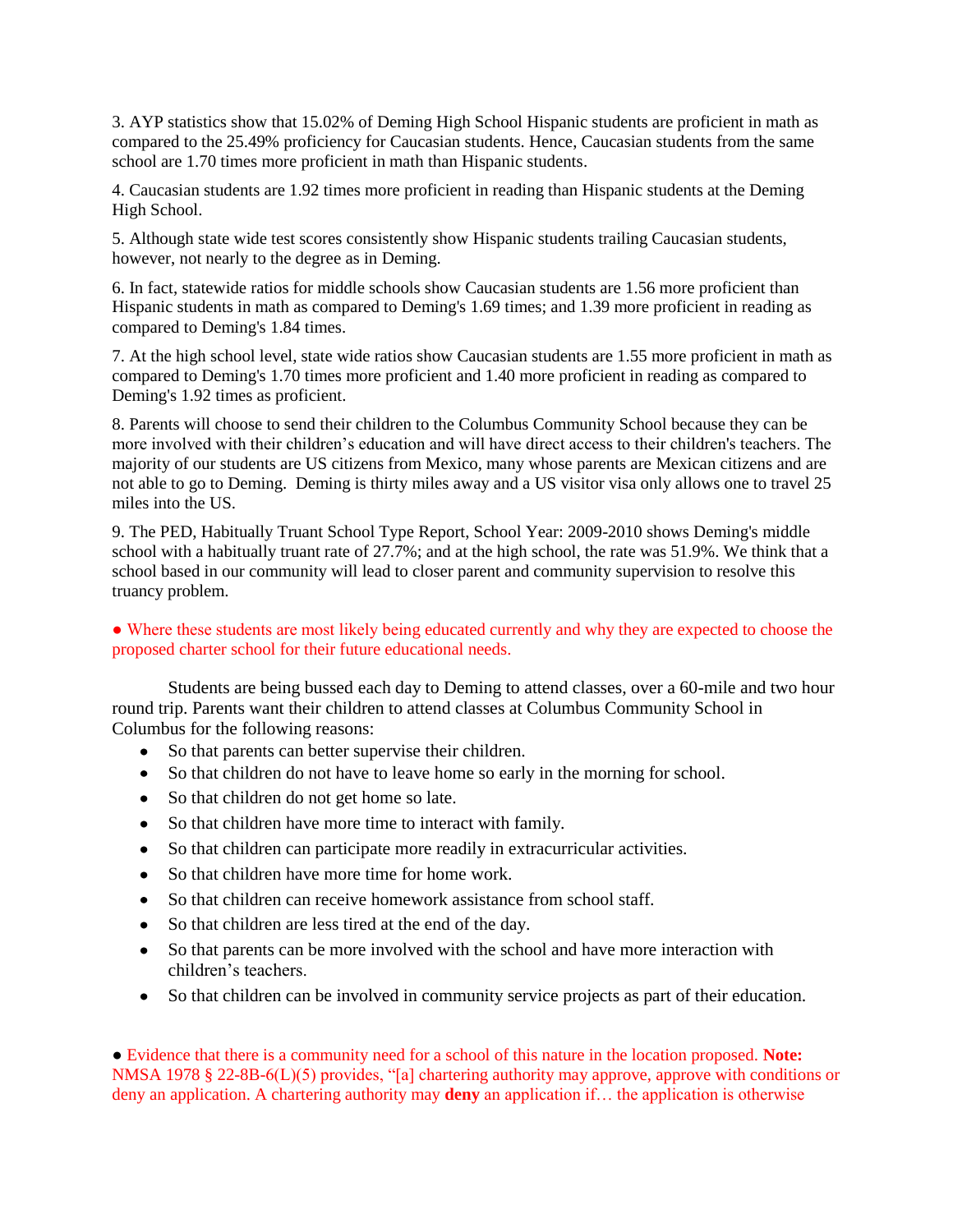contrary to the best interests of the charter school's projected students, the local community or the school district in whose geographic boundaries the charter school applies to operate." Evidence of community need is required. Specific data and evidence is required in Section V., therefore, specific statistical information does not need to be provided here.

We live in a Community that has many needs. A Charter School would help to fulfill several of these needs. First and foremost is the educational need. We believe by offering a better education not only to our students but to the parents of our students we will be able to help break the poverty cycle that is in Columbus. Second is Economic, but very much tied to the poverty cycle. The Charter School would be the largest local employer in Columbus and thus be a huge source of Economic Base jobs. It would be our long term goal to only hire people that would live in our community, but, not required. Lastly, we struggle as a community because we do not have a sufficient source of educated leadership. For example, most of the teaching jobs at the Deming Unified School District Elementary school here in Columbus are held by people from Deming. These teachers and administrators do not live here and there children do not go to school here and their community activities are not based here. This does not build an Educational and Economic infrastructure that would help our Community to succeed.

## • The key innovative, unique and/or programmatic features the school will implement to accomplish its vision and mission (non-traditional school year, longer school day, partner organizations, etc.)

CCS will function as a year round school. In addition, students will attend school directed programs for seven hours a school day. The school will be open from 8 am to 8 pm. Due to low educational level and language barriers of parents, homework monitors will be available after class hours to assist students with their homework. Integrated STEM project instruction will help provide the needed interest that students must have to excel. Team teaching and learning groups provide additional support for both teachers and students. Learning blocks will be 90 minutes long, giving students time for questions, discussion, and research as they work on their projects. It will give teachers more time to interact with both individual students and with the small groups that are teamed up for projects.

CCS's one way dual language program allows students to utilize their cultural heritage to enhance their learning. It will also strengthen their native Spanish as it strengthens their English language skills.

● How you project that the school will be more effective than the schools currently serving the targeted student population, and/or the founder(s)' plans to improve student achievement and exceed the academic performance of these existing public schools in the targeted service area, and provide a brief summary of any data you have to support this assumption.

Our central theme is for parents to be involved in students' educational process and for students to be involved in the community. Under the present school system, where students must leave their community and be bussed over 30 miles to the schools in Deming, parents cannot be involved in the schools and students cannot be involved in the community. The time and expense for parents to travel to Deming is a prohibiting hurdle. 59.2% of families with school age children fall below Federal poverty guidelines. The importance of parental influence on students' academic achievement is well documented. [(Skandera and Sousa (2003); Hoxby (2001); Houtenville & Conway (2008); Henderson (2002)] We will have ongoing home visits by teachers and staff. We will have community volunteers in our school and class rooms. Our students will be in the community with their learning projects, addressing real community issues and needs. With our integrated STEM